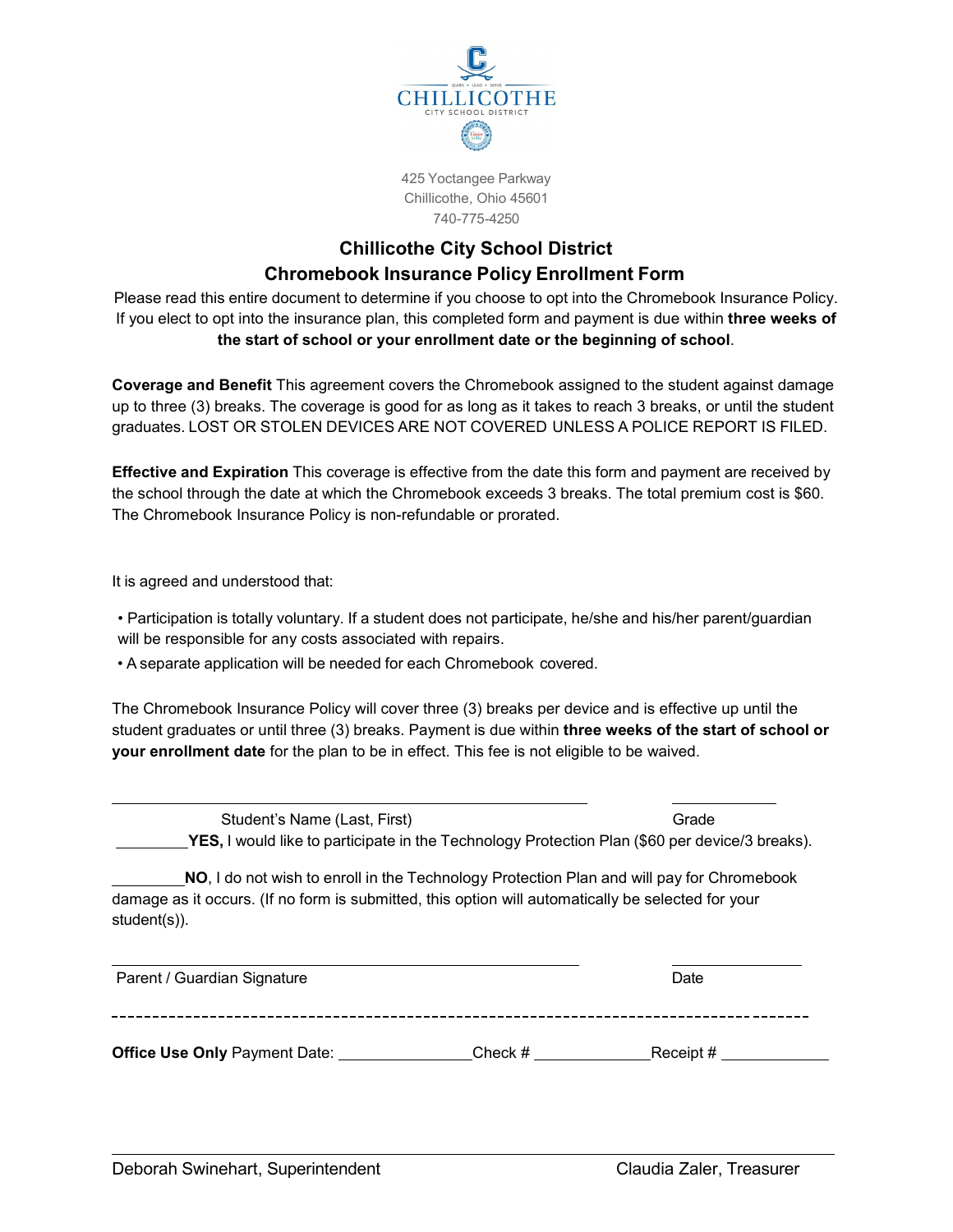

425 Yoctangee Parkway Chillicothe, Ohio 45601 740-775-4250

The Chillicothe City School District has issued Chromebooks to all 8th grade and High School Students for the 2022-2023 school year. In addition, we have put into place two options from which students and parents/guardians may choose in order to help protect this investment.

Students and parents must choose one of the following two options:

**Option 1: Chromebook Insurance Policy** Purchase a Chromebook Insurance Policy for \$60 (payable to Chillicothe City Schools) within the first three weeks of school or from the date of enrollment at Chillicothe Schools. This insurance will cover a student's Chromebook for up to three breaks. Once a student's Chromebook has been damaged three times, regardless of the amount of damage (unless it is a mechanical failure of the computer), any future breaks will be charged to the student's account. Fee's may be paid online or at the school office.

After the third break, a student has reached the maximum amount of damage covered by the insurance, a phone call and email will be made outlining the three breaks that occurred and the dates of the breaks.

\*\* If a Chromebook is lost, insurance will NOT cover the cost of replacing the Chromebook.

\*\*\*If a Chromebook is stolen, insurance will ONLY cover the theft if there is a police report filed and a copy of said report submitted to the Chillicothe Middle or High School Main Office.

**Option 2: No Chromebook Insurance Policy** If a student or parent/guardian declines the insurance, repair fees will be assessed for the Chromebook as the break occurs. The procedure for a student who breaks a Chromebook will be as follows:

1. The student will take his/her Chromebook to the Google Help Desk to be sent off for repairs. 2. While repairs are occurring, a Loaner Chromebook will be issued, which the student WILL be responsible for. 3. Chillicothe Middle/High School will contact the parent by phone and email. This information will include the date of the break, the cost to repair it, and indicate that the student will not receive his/her originally issued Chromebook back until this fee is paid. 4. Upon completion of repairs, the parent will be informed of device status and be asked to pick up the device at the Chillicothe Middle/High School office, where it will be stored until payment for damages has been received. 5. Once the fee is paid, the Loaner Chromebook will be collected and the original Chromebook will be reissued to the student. Any damage to the loaner Chromebook will be assessed.

If, during the time in which a Chromebook is being repaired, the Loaner Chromebook incurs damages, the student will be required to take the Loaner Chromebook to the Google Help Desk for repairs. No further Chromebook will be re-issued until all repair fees, for both devices, have been paid in full.

If a parent chooses not to enroll in the insurance the first semester but would like to for the second semester, there will be an "open enrollment" period for the first three weeks of the new semester.